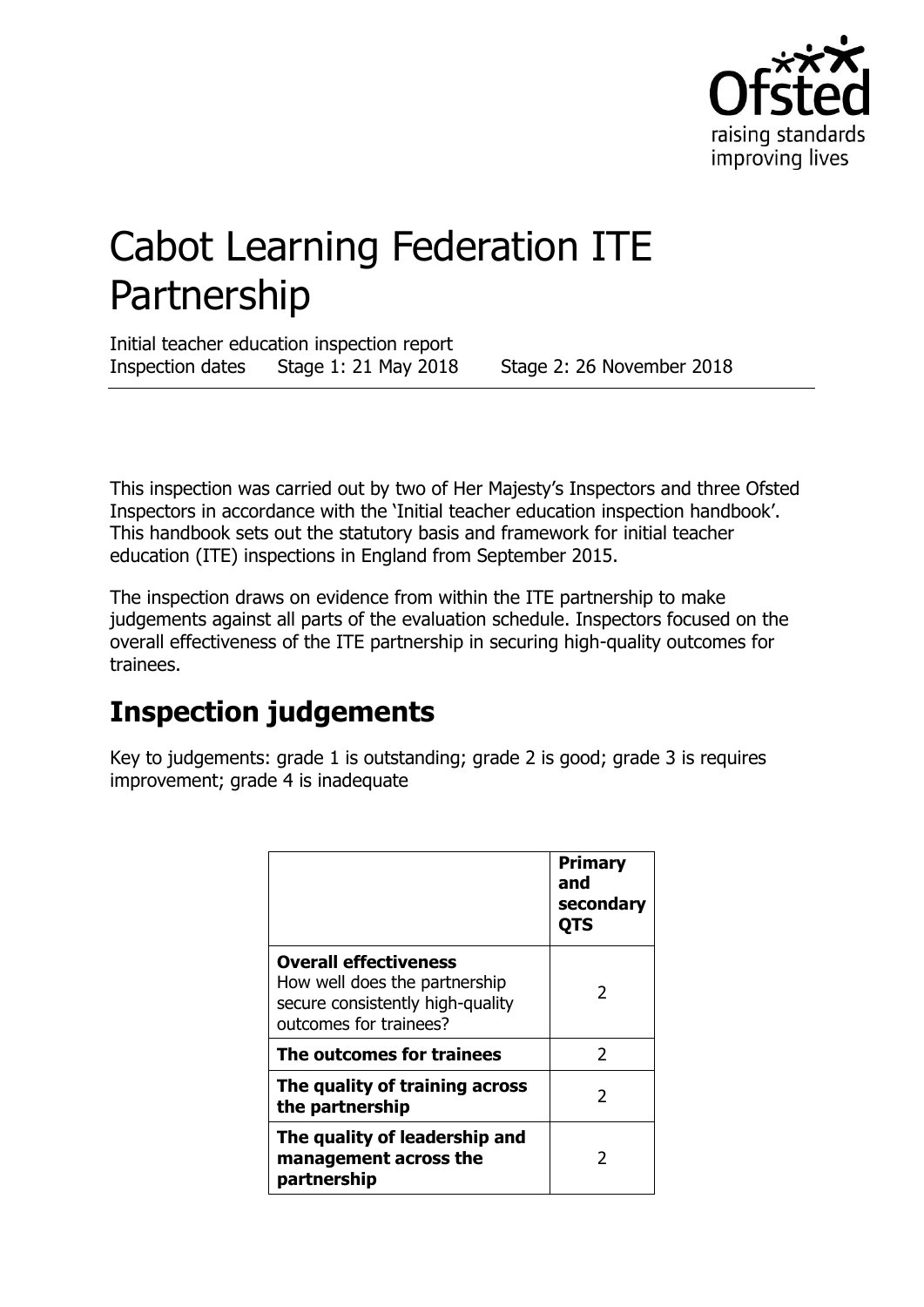

## **Primary and secondary routes**

## **Information about this ITE partnership**

- The Cabot Learning Federation ITE Partnership provides school-centred initial teacher training (SCITT) for graduates. Trainees who successfully complete their training are recommended for qualified teacher status (QTS). In addition, many trainees successfully complete modules that confer the award of the postgraduate certificate in education (PGCE). This is offered in partnership with the University of the West of England.
- The partnership also offers a salaried School Direct study programme for staff employed in partnership schools. These trainees complete their studies while they work. The partnership also offers a fee-paying School Direct route.
- The partnership runs a programme, called 'Researchers in Schools', for trainees who have a doctorate qualification in mathematics or science. This programme has been designated as having 'innovation status' by the Department for Education and was out of the scope of this inspection.
- The SCITT has provided initial teacher training (ITT) since September 2016. The partnership was inspected for the first time at the end of its second year as an accredited provider of QTS.
- During 2017/18, the partnership trained 41 trainees: 31 were on a provider-led programme, five were on the salaried School Direct programme and five were following the Researchers in Schools programme.
- At the time of the inspection, the partnership offered the following secondary subject specialisms: biology, chemistry, drama, English, geography, history, mathematics, modern foreign languages, physics and physical education.
- Within the partnership, there are 32 schools in four local authorities. 17 schools are part of the Cabot Learning Federation multi-academy trust. Five schools are member schools of the Nexus Teaching School Alliance.
- Trainee teachers complete their placements in two contrasting schools. They also have some of their training and additional enrichment experiences in a wide range of other types of school.

## **Information about the primary and secondary ITE inspection**

- **Inspectors observed the teaching of 12 trainees from five schools during stage 1** of the inspection, and the teaching of 11 newly qualified teachers (NQTs) from nine schools during stage 2. At stage 1, inspectors met with a further 11 trainees in schools, and in stage 2, a further 12 trainees and one NQT.
- Inspectors met with mentors, induction tutors, subject tutors, headteachers, course leaders, senior leaders from the multi-academy trust and members of the partnership steering group.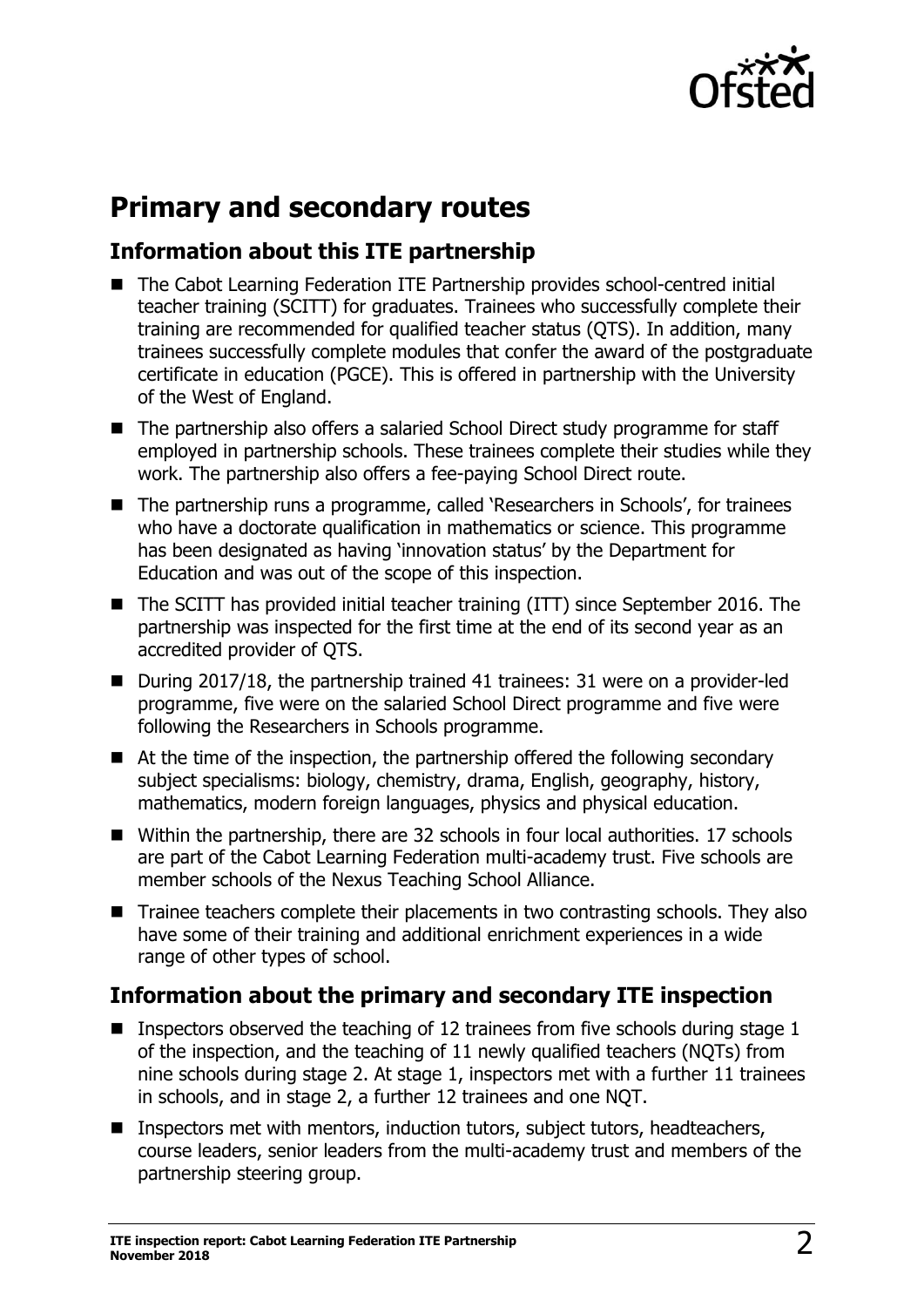

- The lead inspector spoke with both of the chairs of the partnership board by telephone.
- Inspectors evaluated a wide range of evidence, including trainees' files, course handbooks, improvement plans, assessment information, completion rates and employment rates of trainees, and the partnership's self-evaluation.
- One inspector reviewed the reports of the external moderator and the minutes of the partnership steering group and the partnership board.
- Inspectors reviewed a wide range of documentary evidence on recruitment and selection, safeguarding and compliance with the ITT criteria.
- Inspectors considered the responses to Ofsted's online questionnaire for trainees and former trainees

### **Inspection team**

Iain Freeland HMI, lead inspector (stages 1 and 2)

Steve Smith HMI, assistant lead inspector (stage 1)

David Edwards, Ofsted Inspector, assistant lead inspector (stage 2)

Ann Cox, Ofsted Inspector, team inspector (stage 2)

Non Davies, Ofsted Inspector, team inspector (stage 2)

## **Overall effectiveness by Grade: 2**

## **Key strengths of the primary and secondary partnership**

- The partnership is quickly developing as a provider of high-quality teacher training that is contributing significantly to the need for qualified teachers in the south-west region.
- Leaders have designed a course which ensures that trainees have a comprehensive understanding of different types of school in a range of diverse communities.
- $\blacksquare$  The quality of training is strong. Trainees show a good understanding of their subject and develop a repertoire of pedagogical approaches during their training year.
- The professionalism of trainees and NQTs is a consistent feature of the partnership. They are deeply committed to their ongoing development through the training year and in the first few years of their career.
- Leaders have a detailed understanding of the strengths and weaknesses of the partnership. They have correctly identified the most important priorities for further improvement of the partnership.
- Leaders show a deep commitment to improving the quality of education in and around the city of Bristol.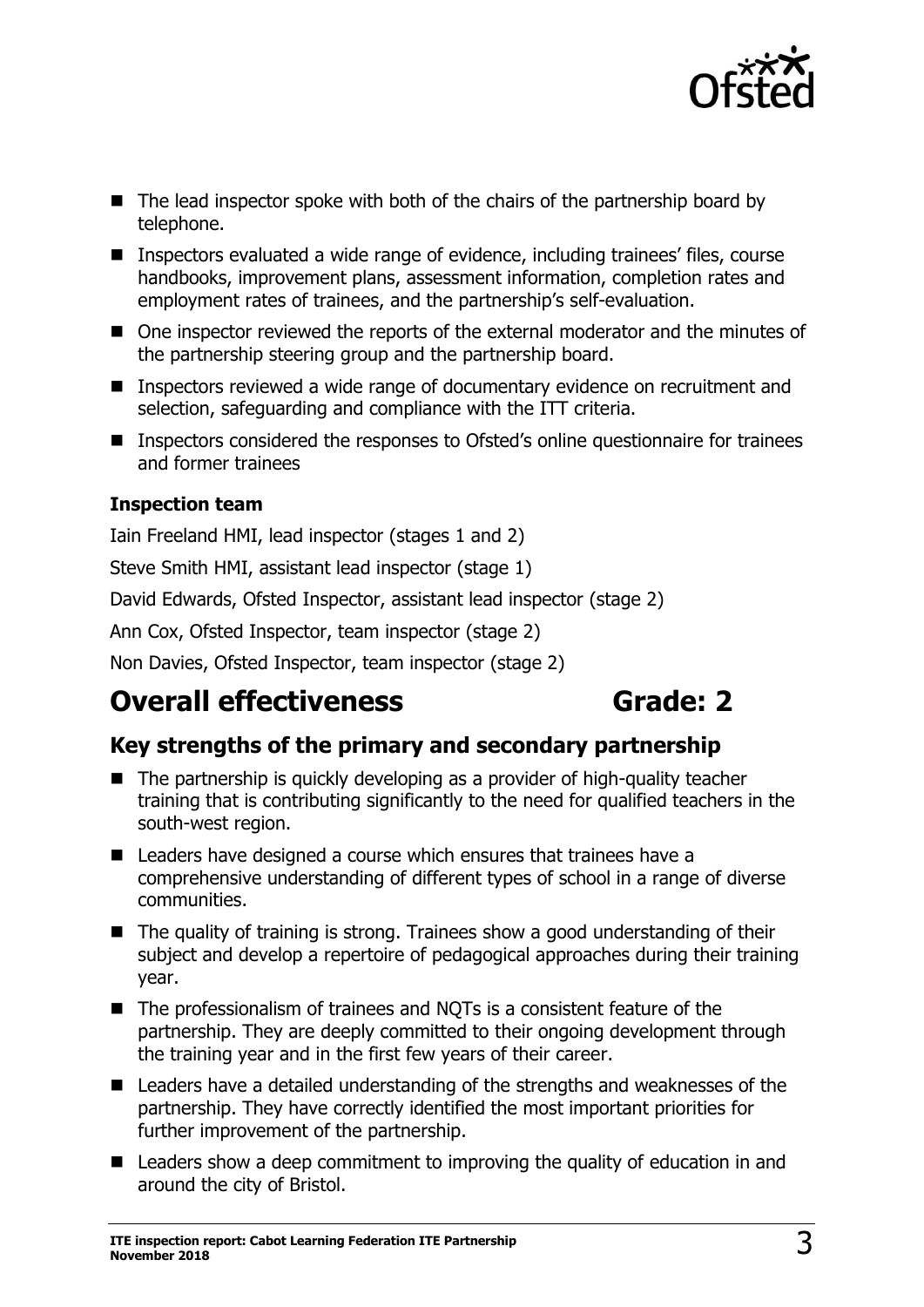

## **What does the primary and secondary partnership need to do to improve further?**

### **The partnership should:**

- increase the proportion of trainees who successfully complete the course
- **E** ensure that the training provided ensures that trainees make profitable use of assessment in their planning and teaching
- develop quality-assurance mechanisms further so that the quality of trainees' experiences in schools, particularly in the secondary phase, is enhanced
- $\blacksquare$  ensure that the members of the partnership board and partnership steering group are fully conversant with the expectations of their role, so that their work leads to improvements in the trainees' experience

## **Inspection judgements**

- 1. The overall effectiveness of the ITE partnership is good. The partnership has secure processes in place to ensure that all regulations are met regarding trainees' qualifications and their suitability to work with children. All statutory requirements for promoting equality and diversity and eliminating discrimination are met and the partnership is compliant with the ITT criteria.
- 2. Outcomes for trainees are good. All trainees who complete the programme meet the teachers' standards and are recommended for QTS. All of those who successfully completed the training in the first two years exceeded the minimum standards expected. In both years, approximately half of each cohort were working at the highest standard.
- 3. Trainees and former trainees demonstrate good and often excellent practice in most of the teachers' standards. Trainees' and former trainees' use of assessment to modify learning and to fully inform their planning of future learning is slightly weaker.
- 4. Primary trainees, especially those following the School Direct route, achieve particularly strong outcomes.
- 5. Employment rates are exceptionally high. All the trainees who have successfully completed their training year have secured employment in teaching. Almost all took up teaching posts in the south-west region and many remain in or around the city of Bristol.
- 6. Completion rates in the partnership's first two years of operation have been below the figures typically seen nationally. In almost all cases where trainees had withdrawn during the training year, it had been extenuating personal circumstances which prevented them from completing their studies. For several trainees, leaders have agreed to a break in study so that trainees may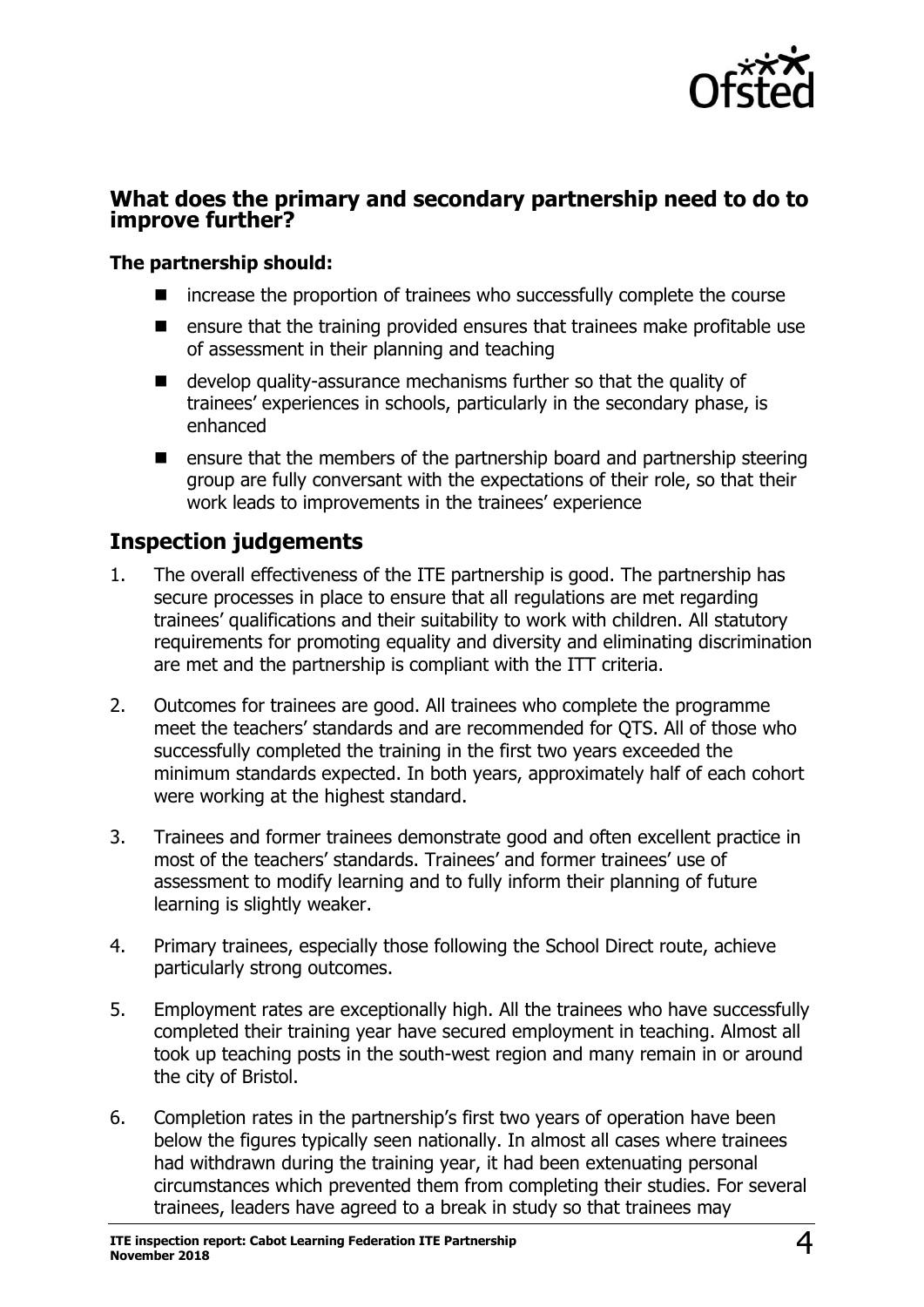

successfully complete the course. This has allowed a few trainees to complete the course and a few of the 2017/18 cohort are currently concluding their final placement.

- 7. Local headteachers value the contribution the partnership makes to meeting local teaching supply needs. They find former trainees to have a realistic understanding of the demands of the teaching roles they are recruited to. As one headteacher, typical of many, reported of former trainees, 'They hit the ground running.'
- 8. Leaders have designed a rigorous recruitment and selection process. This has been further refined recently. The selection process requires applicants to complete a series of tasks in a partnership school, including leading a teaching session with pupils. From their observations and discussions with applicants, leaders assess the aptitude for teaching that applicants show and identify any gaps in subject knowledge.
- 9. Leaders use subject knowledge enhancement courses well to address any shortcomings in subject knowledge. This is especially effective for trainees who have undergraduate degrees that are loosely related to the subject the potential trainee wishes to teach. Because of these procedures, leaders ensure that high-quality trainees are admitted to the course, who have the potential to become effective teachers.
- 10. The quality of training is good. NQTs use their good subject knowledge and understanding of different teaching strategies to lead engaging teaching sessions where pupils make good progress. Trainees and NQTs plan effective learning sequences for pupils. They show a deep understanding of the special educational needs and/or disabilities that their pupils have.
- 11. Trainees and NQTs use their subject and pedagogical knowledge well when planning learning. However, they are less confident in using their assessments of pupils' understanding to adapt learning to ensure that all pupils are secure in their understanding.
- 12. All trainees and NQTs show a confidence in teaching literacy and numeracy. The close relationship with the local maths hub provides trainees and former trainees with high-quality training and professional development.
- 13. Trainees and NQTs model the conduct they expect of their pupils. They have high expectations of pupils' behaviour and manage learning environments well to instil positive attitudes to learning. This is a result of the wide experience they have of observing teachers managing pupils' behaviour, the diversity and quality of placements, the centre-based training they receive and the focus that mentors give to this aspect of training.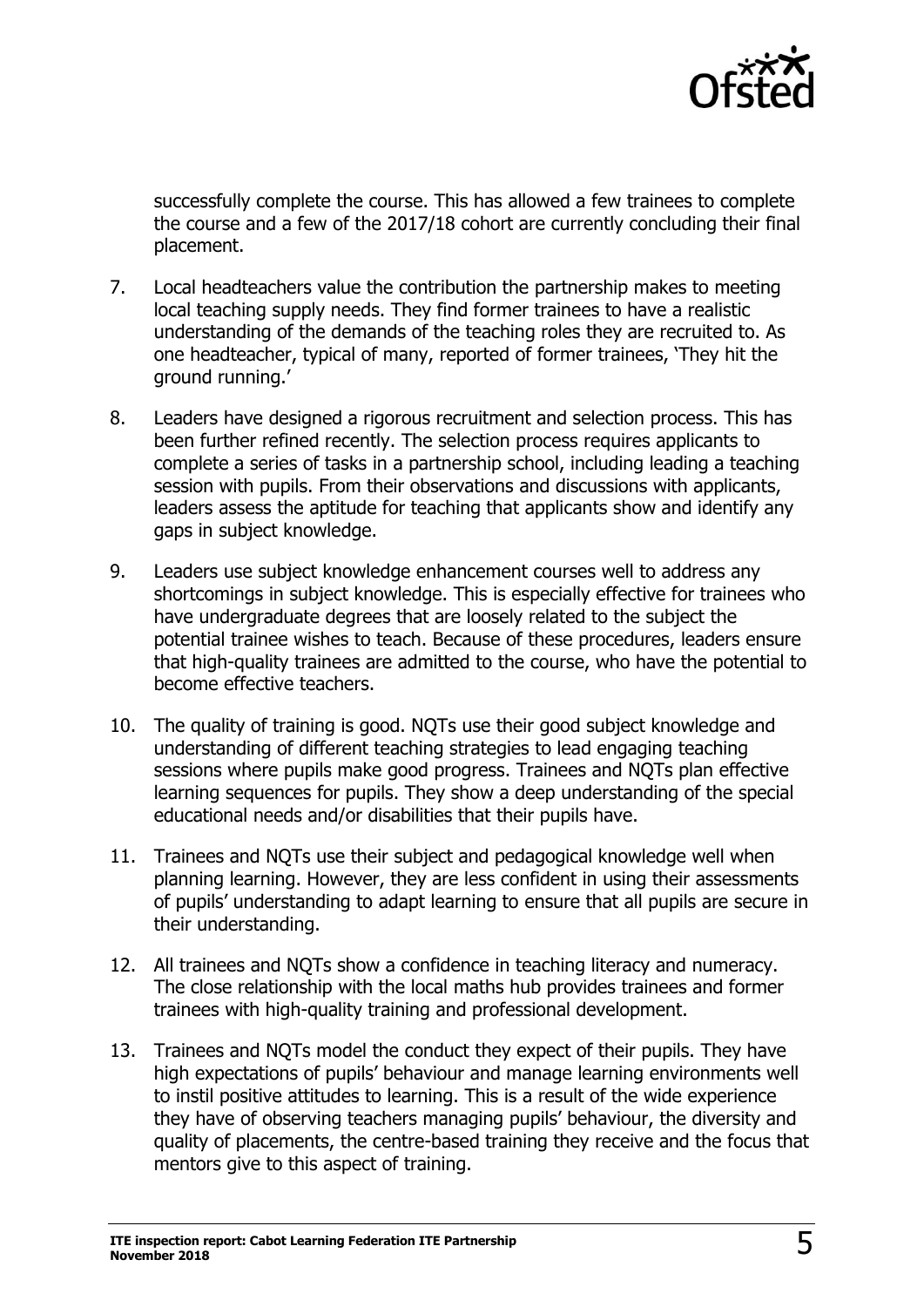

- 14. The partnership works with many primary and secondary schools in and around Bristol. Early in the training year, trainees benefit from a carousel of activities in different schools. Each school is carefully chosen to ensure that trainees experience a wide range of different types of school. Working with subject tutors, leaders coordinate school placements carefully to give trainees exposure to schools with different socioeconomic contexts and ethnic characteristics.
- 15. Trainees and NQTs show a high degree of professionalism. They are deeply reflective and are keen to improve their practice. By the end of the training year, trainees have a realistic understanding of the expectations and demands of the NQT year.
- 16. Trainees and former trainees demonstrate a secure knowledge and understanding of the safeguarding risks pupils may face. Supplementary training in schools raises trainees' awareness of the specific risks that are more prevalent in certain communities. Trainees and former trainees are well versed in their responsibilities under the government's anti-radicalisation 'Prevent' duty.
- 17. The ongoing support from the provider during the training and NQT year is a strength. The regular Federation Network Nights and other professional development opportunities are valued highly by trainees and former trainees. Trainees especially value the weekly mentoring sessions and the opportunity to share with their peers. They also appreciate the opportunity to give feedback to partnership leaders, who react by making changes, where appropriate and practicable.
- 18. The quality of leadership and management is good. Senior leaders are fully committed to ensuring that the quality of training and pastoral care is strong. Their clear purpose, to meet local and regional need for high-quality teachers, permeates all aspects of their work. They are accurate in their evaluation of the partnership's strengths and weaknesses. As the partnership matures, leaders refine processes and procedures to improve trainees' experiences further.
- 19. The overall quality of mentoring across the partnership is effective. However, the partnership draws mentors from many schools and subject areas and variability in the quality of mentoring is evident. Recognising this, the partnership has increased the capacity of leaders to monitor for inconsistent quality. The creation of the 'lead mentor' role in secondary schools is intended to ensure greater consistency across subject areas. An additional part-time role has been included to improve the quality of subject-based training. It is early days and the impact of these changes is yet to be seen.
- 20. Year on year, the partnership has improved the documentation that trainees and the partnership complete at the end of the training year. The 'career entry and development profile' is comprehensive in identifying the trainee's strengths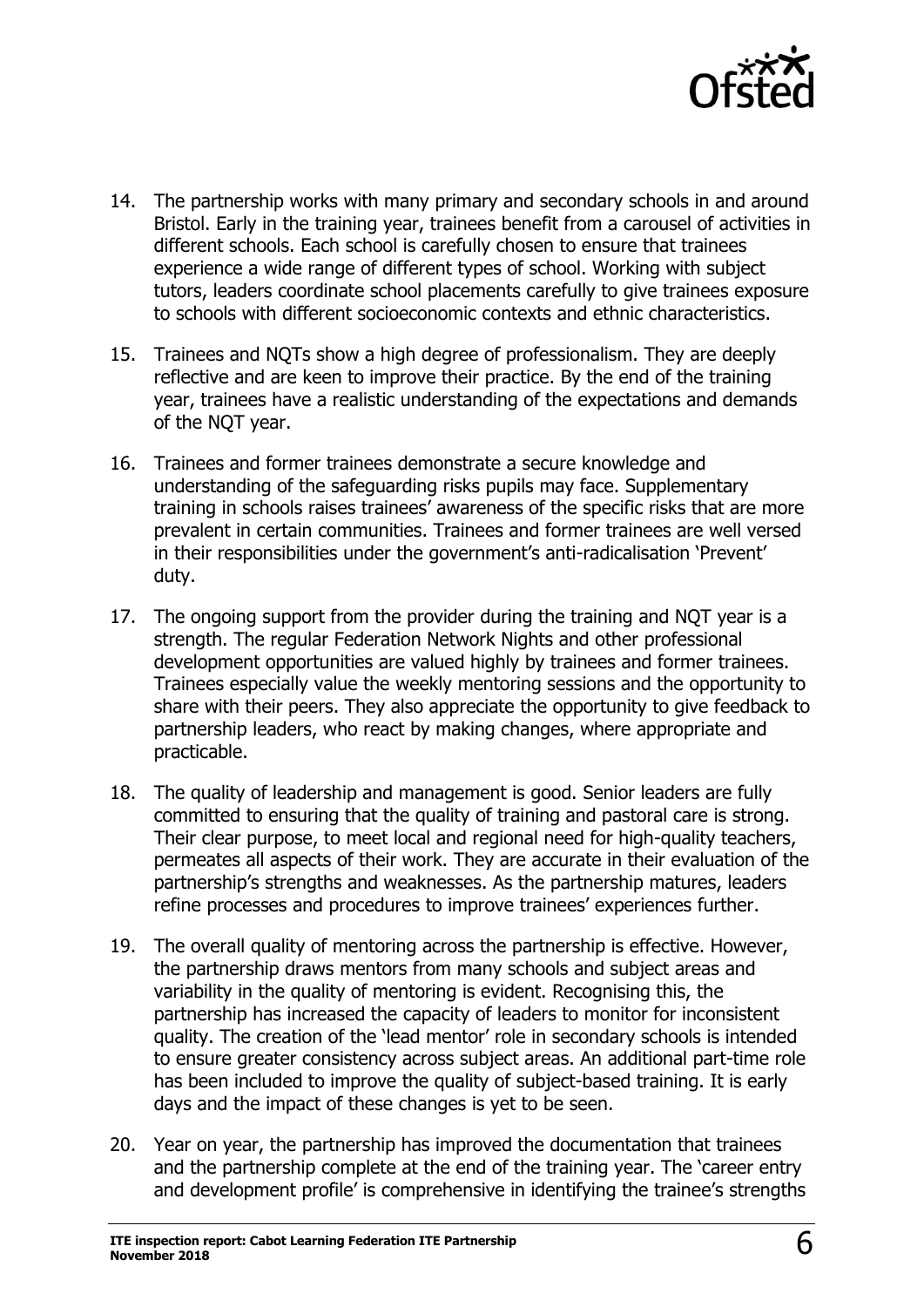

and the priorities for development in their first term of teaching as an NQT. The profile is completed in good time and most induction tutors commented that they received it in good time. This allowed employing schools to take account of an NQT's needs when planning class allocations and designing professional development programmes. NQTs find the targets that are set helpful in improving their practice further.

- 21. Leaders show a deep commitment to high-quality teacher training provision in and around the city of Bristol. They show a good awareness of the local employment needs and strive to ensure that the partnership makes a substantial contribution to meeting these needs.
- 22. Leaders have forged a strong partnership with a neigbouring teaching school alliance for the delivery of the salaried School Direct route. The partnership and the alliance are united in their aim to identify, train and develop the highestquality trainee teachers. Careful design of the training programme allows salaried trainees to complete their training while teaching in schools in the alliance.
- 23. Leaders continue to develop new relationships with the aim of increasing the number of trainee teachers, particularly those from under-represented groups, such as minority ethnic groups.
- 24. Leaders are adept at identifying potential trainees who show aptitude and passion for teaching. They are prepared to invest heavily in applicants who show potential, so that the partnership contributes strongly to the future workforce.
- 25. Leaders are actively engaged in a wide range of recruitment strategies, taking innovative approaches to reach out to groups where barriers may prevent them from training. The partnership takes a leading role in the ITE community in the south-west region. This is effective in fostering working across providers.
- 26. As a relatively new training provider, the partnership is continually evolving to meet its aspiration: to provide the best experience for trainees and to contribute as fully as possible to meeting local teacher supply needs. Changes, such as the involvement of subject tutors in arranging placements, have led to much smoother transitions between centre-based training and school placements.
- 27. Throughout all inspection activities, members of the partnership demonstrated a clear common purpose of nurturing trainees to become successful teachers. The partnership displays a deep commitment to its trainees and former trainees, supporting them through their training and early teaching career well.
- 28. Headteachers value the partnership. They comment that the trainees they receive show strong professional and personal attributes. Many headteachers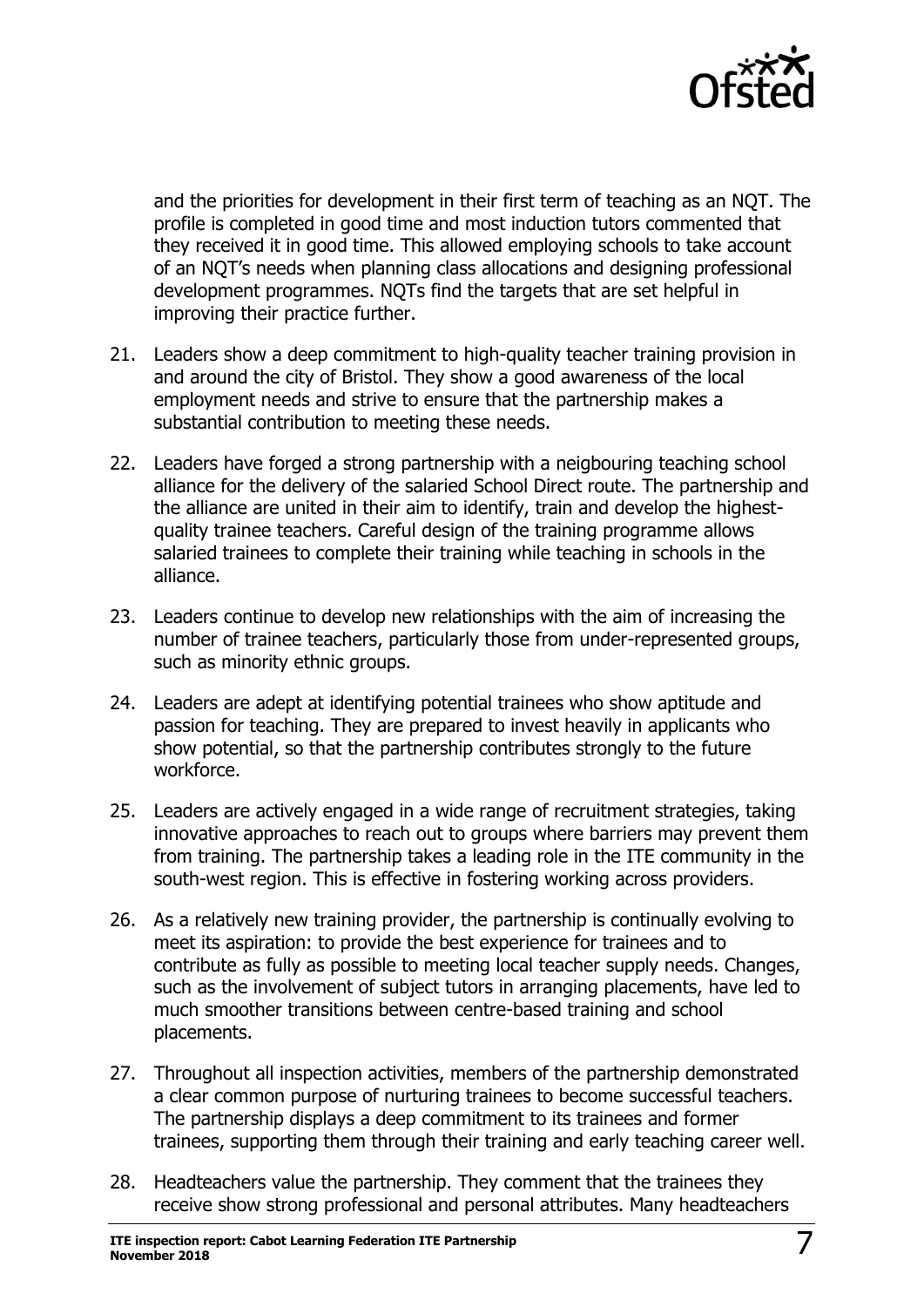

have appointed former trainees and are pleased with the effectiveness of their new employees. School-based staff also appreciate the strong communication within the partnership, citing the swiftness of response and speed of actions taken as being particularly helpful in ensuring that placements are successful.

29. Both the partnership board and partnership steering group have been reformed recently. The remit of each of these groups is clearly defined. However, members have not yet had the training they need to ensure they fully understand their specific role. As a result, the impact of the work these groups in improving the quality of provision is limited.

## **Annex: Partnership schools**

The following schools were visited to observe trainees' and NQTs' teaching:

Begbrook Primary Academy, City of Bristol Blackhorse Primary School, South Gloucestershire Bristol Brunel Academy, City of Bristol Bristol Metropolitan Academy, City of Bristol Hans Price Academy, North Somerset Minerva Primary Academy, City of Bristol Oasis Academy John Williams, City of Bristol St Katherine's School, North Somerset St Stephen's Church of England Junior School, South Gloucestershire Summerhill Academy, City of Bristol Wallscourt Farm Academy, South Gloucestershire Wicklea Academy, City of Bristol Winterbourne Academy, South Gloucestershire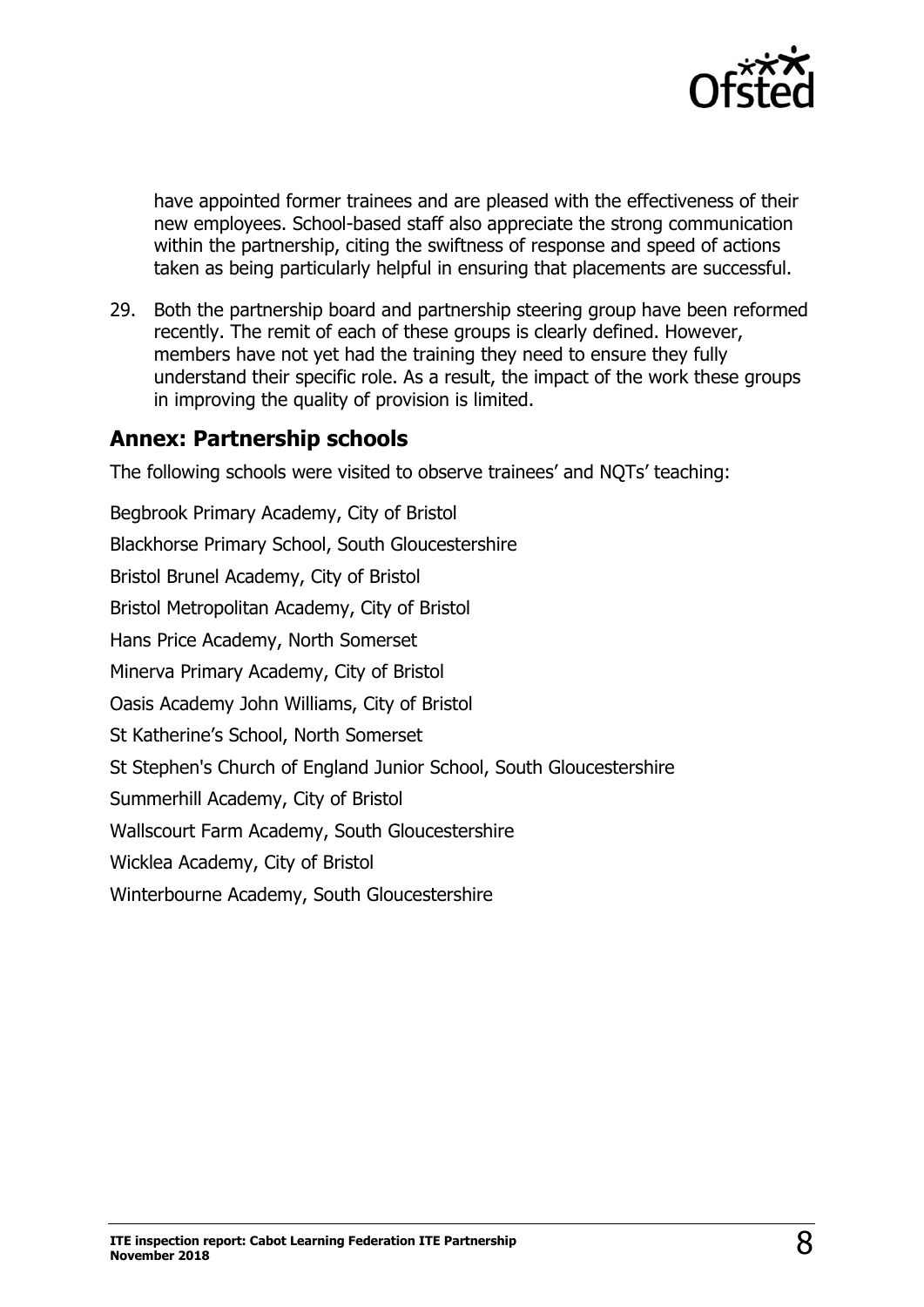

## **ITE partnership details**

| Unique reference number     | 70362                      |
|-----------------------------|----------------------------|
| Inspection number           | 10040515                   |
| Inspection dates<br>Stage 1 | 21 May 2018                |
| Stage 2                     | 26 November 2018           |
| Lead inspector              | Ian Freeland HMI           |
| Type of ITE partnership     | <b>SCITT</b>               |
| Phases provided             | Primary and secondary      |
| Date of previous inspection | N/A                        |
| Previous inspection report  | N/A                        |
|                             |                            |
| Provider address            | City Academy               |
|                             | <b>Russell Town Avenue</b> |
|                             | <b>Bristol</b>             |
|                             | <b>BS5 9JH</b>             |